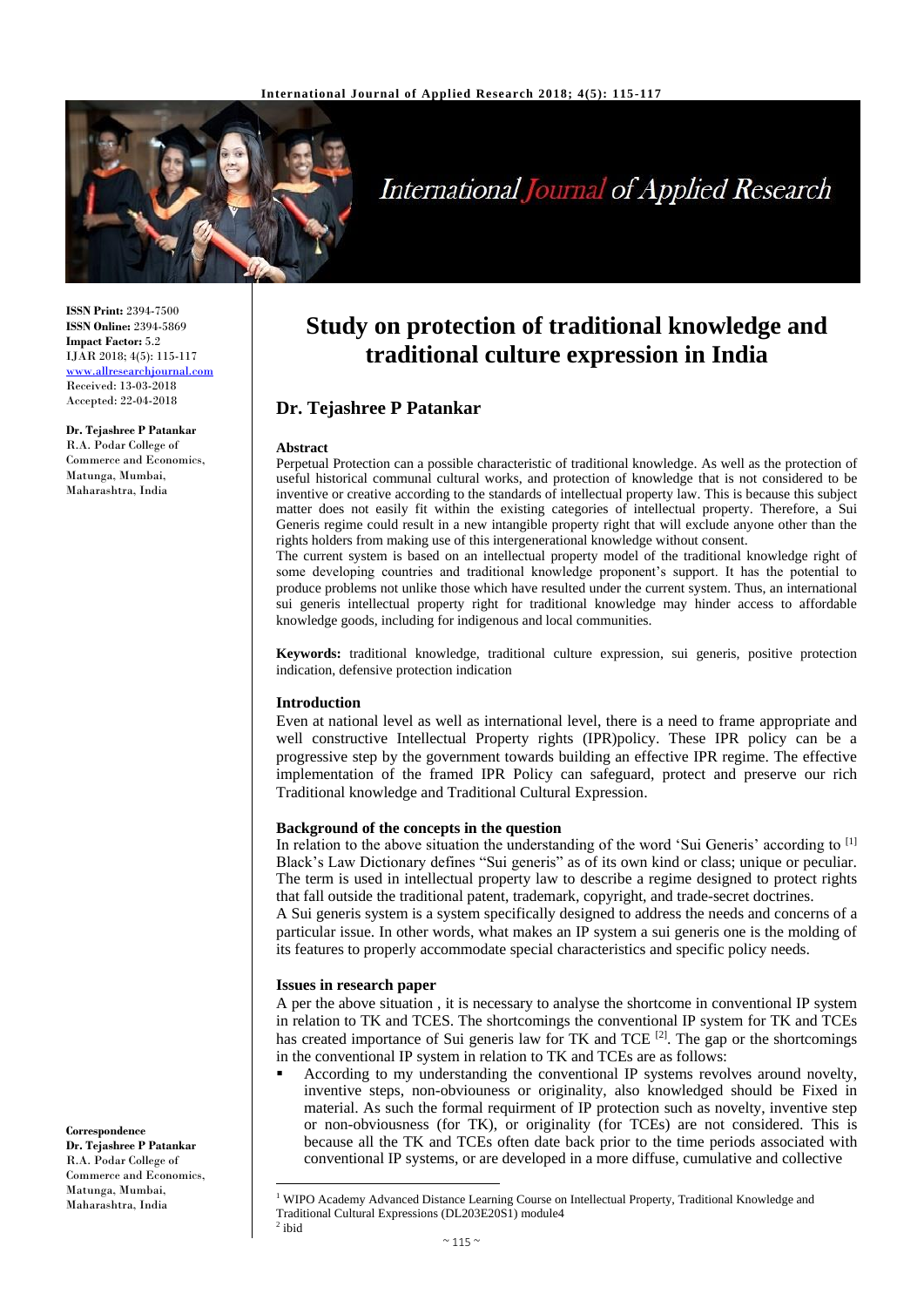manner. It is difficult to establish at a fixed period or time of invented knowledge to making specific steps such as invention or authorship.

- It has been observed that TK and TCE is always in unfixed form or in public doman. In others words, It isneccessary to convert the traditional knowledge into fixed in material form. It is always found the Traditional Knowledge and Traditional Cultural Expression is preserved and mainly transmitted by oral, narrative and other non-material forms (Unfixed form). It is now high time to convert the traditional knowledge into Fixed In Material Form in IP law .
- The custodianship and guardianship is major issue in TK and TCE protection. This custodian ship and guardianship needs to be addressed in protecting the TK and TCE. The Customary laws and protocol frequent informal nature of TK and TCEs that define ownership, or other relationships. Such as custodianship and guardianship that form the basis of claims of custodianship, cultural affinity and community responsibility.

# **Tentitive Solution**

On the basis of the above situation and background information  $[3]$ , there are five reasons why TK should be protected; these are: Equity, Conservation of biodiversity, preservation of traditional practices, prevention of bio piracy, and importance of TK in development.

A key initial step, for the development of any legal regime or approach for the protection of TK/TCEs, including SUI Generis Instruments, is to determine relevant policy objectives. The objectives are as follows :

- To prevent and repress the misappropriation and unauthorized exploitation and
- To prohibit, other unfair and inequitable uses of TK/TCEs,
- To recognise the value and promotion of respect for TK/TCEs and the communities that maintains, safeguard and preserve them. This includes prevention of insulting, derogatory and/or culturally and spiritually offensive uses,
- To prevent the false and misleading claims to authenticity and origin;
- To prevent the third party failure to acknowledge the source,
- Wealth creation, trading opportunities and sustainable economic development, including promotion of equitable benefit-sharing from the use of TK/TCEs,

[4] The fact needs to be highligt regards to the above situation is that India has a rich heritage of TCEs, but, unlike Australia, Panama and Philippines, which have sui generis laws, India relies on other laws to protect the same. Even, United States of America has separate legislation for the cultural preservation of the indigenous communities, referred to above. However, at IGC, India has always championed the cause of sui generis laws for protection of TCEs. Following are the policy in India as follows:

 $\overline{\phantom{a}}$ 

# **[5] Indian Intellectual Property Rights Policy**

[6] In India, the first ever Intellectual Property Rights (IPR) policy was approved with a vision to encourage creativity and innovation and to promote advancement in science and technology, arts and culture, traditional knowledge and biodiversity resources. The policy lays out seven broad objectives and they are as follows:

- Awareness: outreach and promotion:
- Generation of IPRs;
- Legal and legislative framework;
- Administration and management:
- **•** Commercialization of IPR;
- Enforcement and adjudication; and
- Human capital development.

# **The following positive considerations are provided with respect to traditional knowledge**

# **Positive Protection indication: Awareness and Promotion**

- It is necessary to frame a appropriate national level IPR Policy. This IPR policy can takes a systematic approach to achieve its objectives. It specifically aims at creating public awareness relating to Geographical Indications, Traditional Knowledge, Genetic Resources, Traditional Cultural Expressions and Folklore.
- As after awareness, the necessary step is that The IPR Policy should seeks to stimulate generation of IPRs, with respect to traditional knowledge specifically by emphasizing on conducting activities for promotion of traditional knowledge with participation of holders of such knowledge.

# **Defensive Protection indication: Developing TKDL**

- The Policy also considers provisions to expand the ambit of Traditional Knowledge Digital Library (TKDL) for its utilization in further R&D and expansion of the ambit of TKDL to include other fields besides Ayurveda, Yoga, Unani and Siddha for which it is currently restricted to. In addition to expansion of TKDL domain it also explores options for public research institutions to be allowed access to TKDL for and makes room for exploring the options of providing access to TKDL for further further R&D, R&D by private sector by placing necessary safeguards to prevent misappropriation.
- IPR policy should provide for documentation of oral traditional knowledge and considers providing support and incentives for traditional knowledge holders for furthering the knowledge systems.

## **[7] The highlights of the some of the provisions and policy regards to indigenous community/ Traditional culture expression owner/Traditional knowledge owner in India (national level)**

# **Factors to be considered while drafting (shaping) the Sui-Generic law (tentative solution)**

- **Constitution of India**
- It is necessary to refer the Constitution of India, which includes and have drafted the rights of Indigenous

1

<sup>&</sup>lt;sup>3</sup> http://www.National IPR Policy.com - Traditional Knowledge Related Objectiveswww.bananaip.com › ip-news-center › traditional-knowldege... 4 http:// www.bananaip.com/ip-news-center/traditional-knowledge-iprpolicy-2016

<sup>5</sup> http://PR - Department for Promotion of Industry and Internal

Tradedipp.gov.in › sites › files › National\_IPR\_Policy\_English

<sup>6</sup> http:// www.bananaip.com/ip-news-center/traditional-knowledge-iprpolicy-2016

www. SCOPING PAPER No. 3, February 2019 Protection of Traditional Cultural Expressions in India- FITM Forum on Indian